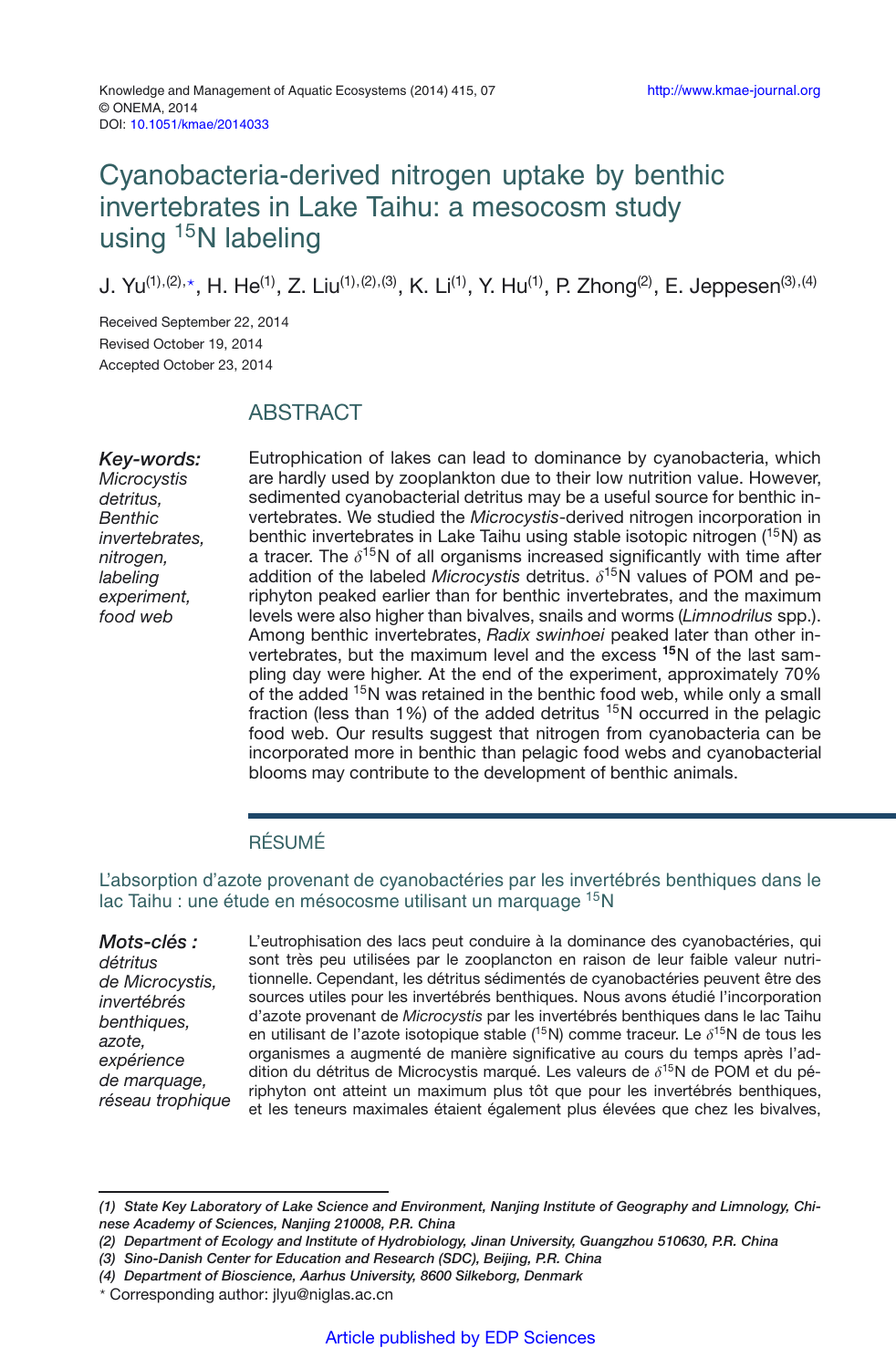les escargots et les vers (*Limnodrilus* spp.). Chez les invertébrés benthiques, *Radix swinhoei* a atteint un sommet plus tard que pour d'autres invertébrés, mais le niveau maximum et l'excès en <sup>15</sup>N de la dernière journée d'échantillonnage étaient plus élevés. À la fin de l'expérience, environ 70 % du 15N ajouté a été retenu dans la chaîne alimentaire benthique, tandis que seule une petite fraction (moins de 1 %) du <sup>15</sup>N ajouté est retenue dans le pélagique. Nos résultats suggèrent que l'azote de cyanobactéries peut être incorporé dans les réseaux trophiques benthiques plus que dans les pélagiques et la prolifération de cyanobactéries peut contribuer au développement des animaux benthiques.

Due to anthropogenic eutrophication, which generally leads to an increasing contribution of cyanobacteria to the total algal biomass (Watson *et al.*, [1997](#page-5-0)), cyanobacterial blooms have been one of the most common problems in freshwater waterbodies (Paerl, [1988](#page-5-1)).

Cyanobacteria have commonly been regarded as a diet item low in nutritional value for aquatic animals because of their morphology and toxin content (Lampert, [1987](#page-4-0)). However, cyanobacteria-derived detritus may be a potential nutritional source for aquatic consumers (Yu *et al.*, [2013\)](#page-5-2) that are usually abundant in density. Thus, the bloom-forming cyanobacteria in shallow lakes may provide numerous food resources for the aquatic animals and potentially support the nutrient flows of local food webs. To confirm this, we conducted mesocosm experiments to simulate the ecosystem of Meiliang Bay, one of the most eutrophic parts of Lake Taihu, to investigate the fate of nitrogen derived from *Microcystis* detritus in the food web using <sup>15</sup>N as a tracer. The quantity of cyanobacterial detritus retained by benthic primary consumers and the proportion of nitrogen derived from cyanobacteria retained in the pelagic and benthic food webs were compared.

The experiment was conducted at the shore of Meiliang Bay, the northern part of Lake Taihu, China. The bay is currently hypereutrophic, which is characterized by almost complete dominance by *Microcystis* spp. of the phytoplankton biomass in summer (Chen *et al.*, [2003a](#page-4-1)), with recurrent cyanobacterial blooms dominated by *Microcystis* spp. (Duan *et al.*, [2009\)](#page-4-2). Samples of *Microcystis aeruginosa* (*>*99%) during cyanobacterial blooms were collected from Meiliang Bay in August, 2010. The live *Microcystis* was labeled with 15NH4Cl and, after incubation, *Microcystis* cells were collected with a 30-µm net and washed repeatedly with deionized water to remove unassimilated 15N. The labeled *Microcystis* was then dried in the oven at 60 ◦C for 72 h, and the detritus mass was ground into fine powder using a mortar and pestle.

Twenty-one high-density polyethylene (HDPE) mesocosms (∼130 L) were used. Each mesocosm was filled with 15 cm sediment and 90 L lake water that was pre-filtered using a plankton net (64  $\mu$ m). All mesocosms were floated in an artificial pond (6  $\times$  5  $\times$  2 m) located on the shore of Meiliang Bay. Similar-sized individuals of the snails *Bellamya aeruginosa* and *Radix swinhoei*, and the bivalves *Corbicula fluminea*, *Anodonta woodiana* and *Unio douglasiae* collected from Lake Taihu were added after 4 days according to the natural abundance of Lake Taihu (Cai *et al.*, [2009](#page-4-3)). Zooplankton and meiofauna were naturally hatched from the added sediment in the mesocosms. The experiment was initiated by adding 7 g *Microcystis* detritus (labeled and powdered) to the water column of each mesocosm, except for the controls. The simulated concentration of chlorophyll-*a* was similar to the natural concentration of the lake described in a former study (Chen *et al.*, [2003b](#page-4-4)) but much lower than the concentration reported by Qin *et al.* [\(2010\)](#page-5-3) during the cyanobacteria blooming phase in Lake Taihu.

Particulate organic matter (POM including zooplankton), benthic macroinvertebrates, periphyton and surface sediments (0−2 cm) were sampled for analyses of nitrogen stable isotopes on days 0, 3, 5, 9, 14, 20 and 28. Three random selected mesocosms were sampled in each sampling event, and the day 0 isotope values were used as controls. POM samples were prepared by filtering 2 L of water from the mesocosms over pre-weighed and pre-combusted GF/C filters. The surface sediments (0–2 cm) were sampled for isotopic analysis. All benthic snails and bivalves were picked directly after emptying of the mesocosms. About 5 g abdominal muscle tissue was sampled. *Limnodrilus* spp. was collected by washing the sediment left in the tank through a metal sieve of 150  $µm$ . All worms were removed and transferred to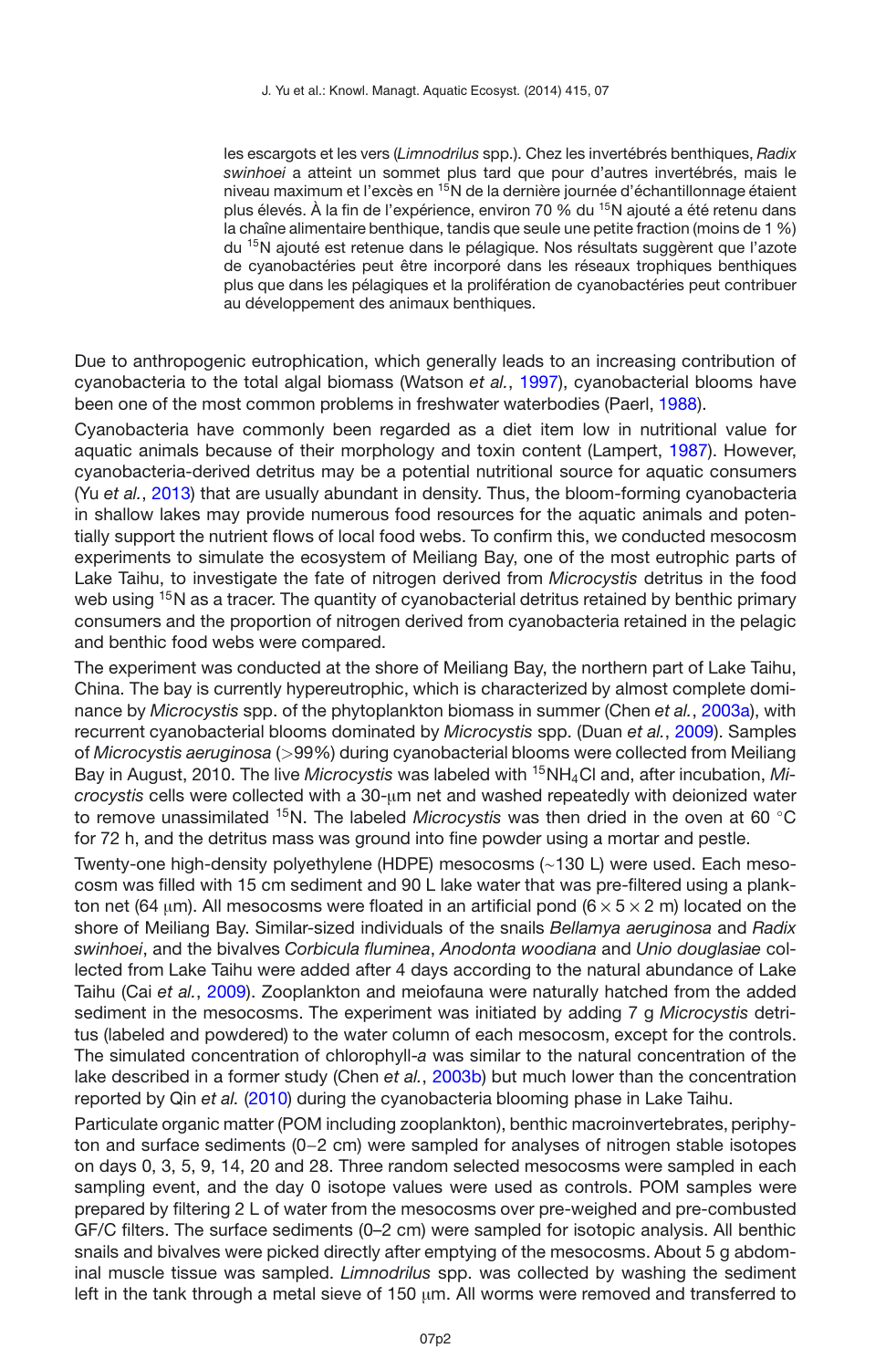<span id="page-2-0"></span>

#### *Figure 1*

*Variations in* δ<sup>15</sup>*N signatures of pelagic and benthic organisms with time after addition of* <sup>15</sup>*N-labeled Microcystis detritus to the water column of the mesocosms. Error bars represent the standard deviation (SD) for three replicate tanks/mesocosms. Note: (A) periphyton (sampled from the inside wall of the mesocosm, POM (particulate organic matter) and sediments (surface 2 cm); (B) bivalves (A. woodiana, U. douglasiae and C. fluminea), and (C) snails (R. swinhoei and B. aeruginosa) and Limnodrilus spp.*

filtered lake water for 24 h to empty their guts. Periphyton was sampled by brushing the whole wall of the tank into deionized water after emptying the water and sediments in the mesocosm carefully, a subsample of which was then filtered through pre-combusted and pre-weighed GF/C filters. All the samples were dried at 60 ◦C.

All samples were analyzed to determine  $15N/14N$  ratios, using a SerCon 20-20 isotope ratio mass spectrometer at the Department of Ecology and Institute of Hydrobiology, Jinan University, Guangzhou, China. Isotope abundance was expressed using the conventional delta notation against the conventional international standards (atmospheric nitrogen for  $\delta^{15}N$ ): excess µmol of 15N per gram of dry sample, calculated according to Veuger *et al.* [\(2007](#page-5-4)).

Excess <sup>15</sup>N (µmol·g<sup>-1</sup>) =  $[(at\%15N_{sample}-at\%N_{control}) \times \mu$ mol of N in tested sample]/gram of dry tested sample  $A\frac{15}{15}N_{\text{sample}} = \frac{100 \times R_{\text{air}} \times (\delta^{15}N_{\text{sample}}/1000 + 1)}{11 + R_{\text{air}} \times (\delta^{15}N_{\text{sample}}/1000 + 1)}$ retained  ${}^{15}N =$  excess  ${}^{15}N \times M_{\text{sample}}$  $\delta^{15}N$  (% ) =  $(R_{\text{sample}}/R_{\text{air}} - 1) \times 1000$ 

where  $R = 15N/14N$  and  $M_{sample} =$  the total biomass (total dry weight) of the sample. The precision of repeated measurements was ca. ±0.3‰.

All statistical analyses were performed using the statistical package SPSS version 16.0. Timecourse data were compared using Analysis of Variance for repeated measurements (rANOVA), and Tukey's post-hoc tests were performed to determine where the differences lay. The ultimate excess <sup>15</sup>N values among benthic invertebrates were also compared using one-way ANOVA followed by Tukey's post-hoc test. Data were appropriately transformed where necessary to meet rANOVA requirements.

Immediately after addition of labeled *Microcystis* detritus, the mean  $\delta^{15}N$  values of POM increased as expected, but also periphyton reached similar levels, likely reflecting attachment of the detritus to the walls. Thereafter,  $\delta^{15}$ N decreased over time ( $P < 0.001$ ), with a similar rate for the two variables (Figure [1A](#page-2-0)).

No significant differences in the  $\delta^{15}N$  occurred among the bivalves ( $P > 0.05$ ) (Figure [1B](#page-2-0)).  $\delta^{15}$ N of *R. swinhoei* reached much higher levels (*P* < 0.05) than those of *B. aeruginosa* (Fig-ure [1C](#page-2-0)), while no significant differences in  $\delta^{15}$ N content appeared between *R. swinhoei* and *Limnodrilus* (*P >* 0.05) (Figure [1C](#page-2-0)). Although other phytoplankton may potentially be labeled by 15N release during decomposition of *Microcystis* detritus, enrichment of 15N in aquatic animals can most likely be ascribed to uptake of *Microcystis* detritus in such short incubation experiments as ours.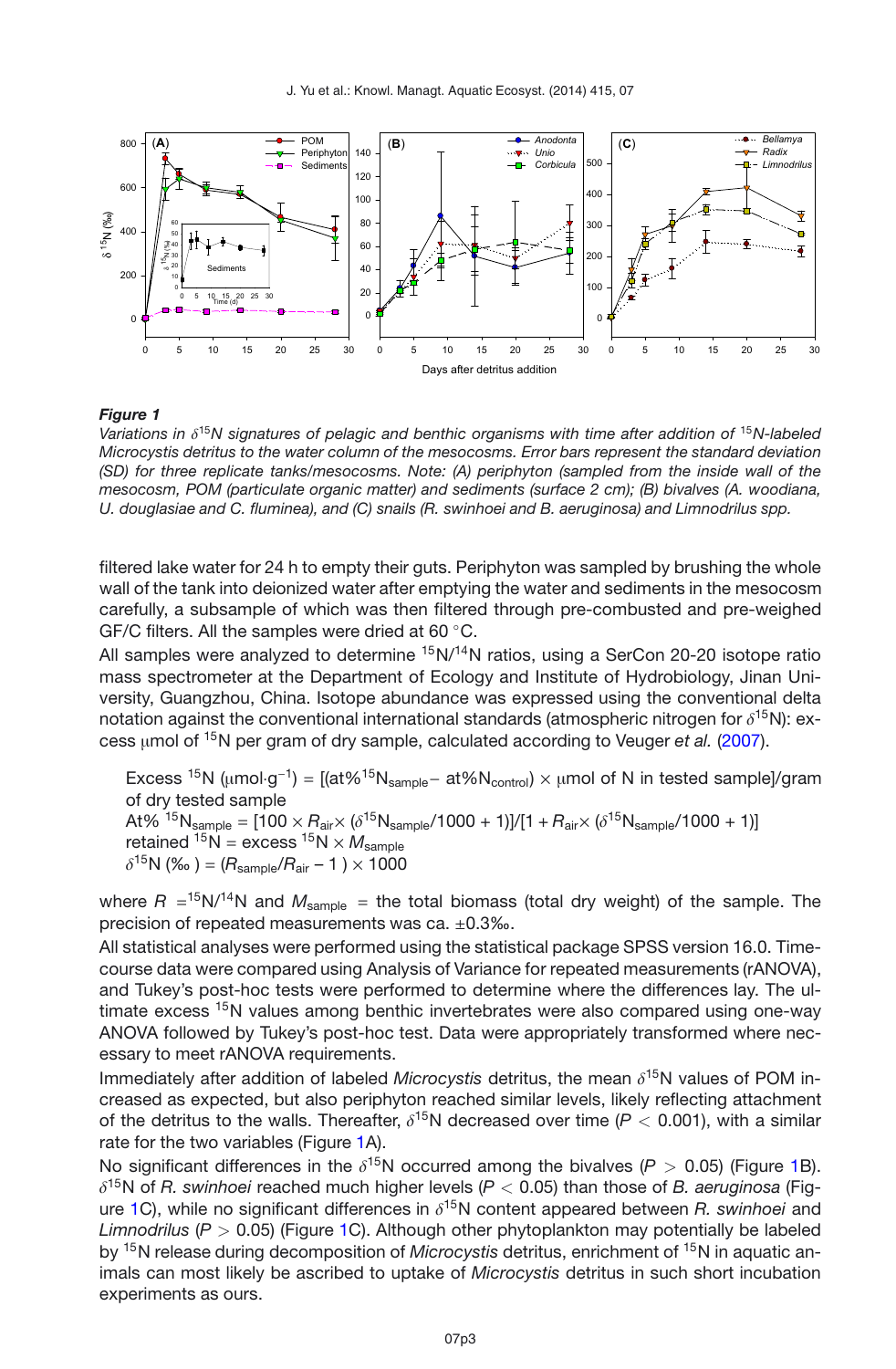<span id="page-3-0"></span>

#### *Figure 2*

*Comparison of excess* <sup>15</sup>*N among organisms at the end of the experiment. Error bars represent the standard deviation (SD) for three replicate mesocosms.*

<span id="page-3-1"></span>

#### *Figure 3*

*Percentage of total amount of added* <sup>15</sup>*N (derived from Microcystis detritus) retained in the pelagic (POM, including phytoplankton and zooplankton) and benthic food webs (including periphyton of the inner mesocosm wall, benthic animals and surface sediment) at the end of the experiment. Error bars represent the standard deviation (SD) for three replicate mesocosms.*

We found *Limnodrilus* spp. mostly on the sediment surface where they fed on organic materials, similarly to *B. aeruginosa*, while *R. swinhoei* generally fed on the inner wall of the mesocosms where periphyton was abundant. This is in accordance with the findings of Li *et al.* [\(2008\)](#page-5-5), revealing that *R. swinhoei* prefers periphyton, and with those of Zheng *et al.* [\(2008](#page-5-6)), who showed that *B. aeruginosa* feed both on sediment organic matter and periphyton. An earlier study demonstrated phytoplankton to constitute an important nutrition source for salt marsh snails (Kurata *et al.*, [2001](#page-4-5)), and Molina *et al.* [\(2011](#page-5-7)) found that the snail *Biomphalaria* depended strongly on bottom sediments as a nutrient source.

At the end of the experiment, the amounts of excess 15N in *R. swinhoei* and *Limnodrilus* spp. were significantly higher than in other organisms (*P <* 0.01), while no significant differences were found between these two species ( $P > 0.05$ ) (Figure [2\)](#page-3-0). Also, the excess <sup>15</sup>N of the three bivalve species did not differ significantly by the end of the experiment (*P >* 0.05). Finally, approximately 70% of the added  $15N$  was retained in the benthic food web, while less than 2% occurred in the pelagic food web (POM including zooplankton) (Figure [3\)](#page-3-1). This indicates that the *Microcystis* detritus was more important for the benthic food web, or that the benthic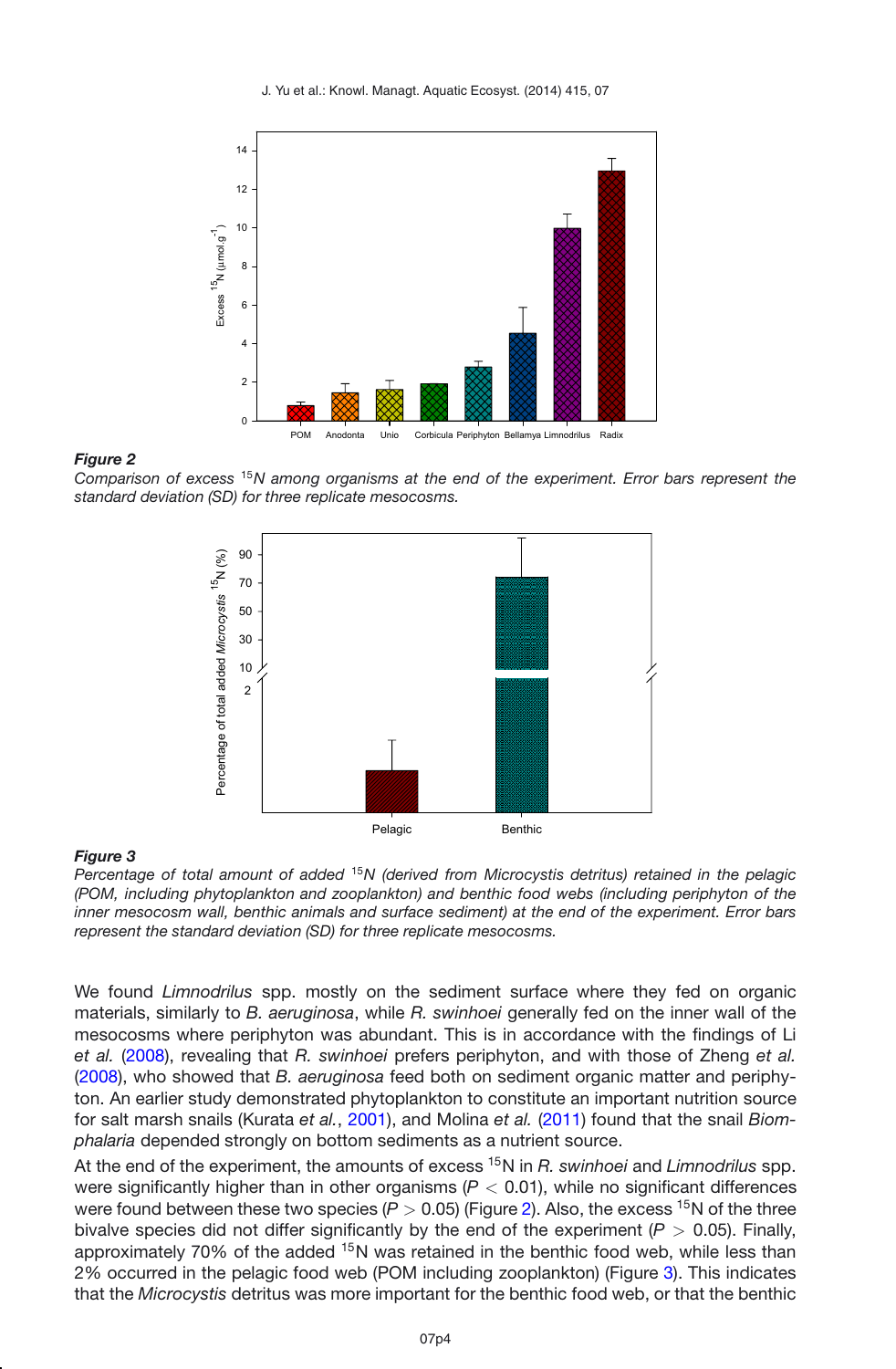consumers retained more cyanobacterial detritus than the pelagic organisms. Among the benthic invertebrates, *Limnodrilus* showed a high ability to incorporate nitrogen from the *Microcystis* detritus, which may explain the dominance of Tubificidae in some shallow eutrophic lakes with cyanobacterial blooms (Cai *et al.*, [2012a;](#page-4-6) Cai *et al.*, [2012b\)](#page-4-7), although high fish predation in such lakes has a similar effect. In such lakes, cyanobacterial blooms will produce a large amount of detritus, providing a sufficient nutrition source to sustain the development of the Tubificidae community and shifting the benthic community structure dominated by oligochaetes. Furthermore, nitrogen from the *Microcystis* detritus can support growth of both submerged macrophytes (Zhang *et al.*, [2010](#page-5-8)) and emergent plants (Li *et al.*, [2010\)](#page-5-9).

No wind- or animal-induced resuspension of surface sediments occurred in the mesocosm labeling experiment. Wind-induced sediment resuspension is a common phenomenon in natural shallow lakes (Bachmann *et al.*, [2000](#page-4-8)). In Lake Taihu, nutrient-rich detritus in the surface sediments has been shown to be resuspended in the pelagic water by wind (Qin *et al.*, [2006](#page-5-10)); thus, more cyanobacterial detritus in the surface sediment may be incorporated by the pelagic animals than recorded in this experiment.

In conclusion, our study found that nitrogen from *Microcystis* detritus was incorporated and retained by the invertebrates of Lake Taihu. Thus, in eutrophic lakes with cyanobacterial blooms, such as Lake Taihu, bloom detritus may serve as an important nutrient source in both the pelagic and benthic food webs; the nitrogen from cyanobacteria will be further transferred to higher trophic level consumers through trophic cascade relationships.

# ACKNOWLEDGEMENTS

We thank Ke Li, Deyong Zhou, Xubo Liu, Sipeng Yao, Yachan Ji, Dongmei Cheng, Xu Wang and Zhijun Lv for field and laboratory support, and Anne Mette Poulsen for language assistance. Thanks also go to the two anonymous reviewers for their very constructive and helpful comments. This study was supported by the National Science Foundation of China (31370477; 41073057; 31170441), Jiangsu Planned Projects for Postdoctoral Research Funds (1301159C) and the Key Program of Nanjing Institute of Geography and Limnology, Chinese Academy of Sciences (NIGLAS2012135002).

### **REFERENCES**

- <span id="page-4-8"></span>Bachmann R.W., Hoyer M.V. and Canfield Jr D.E., 2000. The potential for wave disturbance in shallow Florida lakes. *Lake Reserv. Manage., 16*, 281–291.
- <span id="page-4-3"></span>Cai Y., Gong Z. and Qin B., 2009. Standing crop and spatial distributional pattern of mollusca in Lake Taihu, 2006-2007. *J. Lake Sci.*, *21*, 713–719 (In Chinese with English abstract).
- <span id="page-4-6"></span>Cai Y., Gong Z. and Qin B., 2012a. Benthic macroinvertebrate community structure in Lake Taihu, China: Effects of trophic status, wind-induced disturbance and habitat complexity. *J. Great Lakes Res., 38,* 39–48.
- <span id="page-4-7"></span>Cai Y., Gong Z. and Xie P., 2012b. Community structure and spatiotemporal patterns of macrozoobenthos in Lake Chaohu (China). *Aquat. Biol., 17,* 35–46.
- <span id="page-4-1"></span>Chen Y., Qin B., Teubner K. and Dokulil M.T., 2003a. Long-term dynamics of phytoplankton assemblages: *Microcystis*-domination in Lake Taihu, a large shallow lake in China. *J. Plankton Res., 25,* 445–453.
- <span id="page-4-4"></span>Chen Y., Fan C., Teubner K. and Dokulil M., 2003b. Changes of nutrients and phytoplankton chlorophyll*a* in a large shallow lake, Taihu, China: an 8-year investigation. *Hydrobiologia, 506–509*, 273–279.
- <span id="page-4-2"></span>Duan H., Ma R., Xu X., Kong F., Zhang S., Kong W., Hao J. and Shang L., 2009. Two-decade reconstruction of algal blooms in China's Lake Taihu. *Environ. Sci. Technol., 43,* 3522–3528.
- <span id="page-4-5"></span>Kurata K., Minami H. and Kikuchi E., 2001. Stable isotope analysis of food sources for salt marsh snails. *Mar. Ecol-Prog. Ser., 223,* 167–177.
- <span id="page-4-0"></span>Lampert W., 1987. Laboratory studies on zooplankton-cyanobacteria interactions. *New Zeal. J. Mar. Fresh., 21,* 483–490.